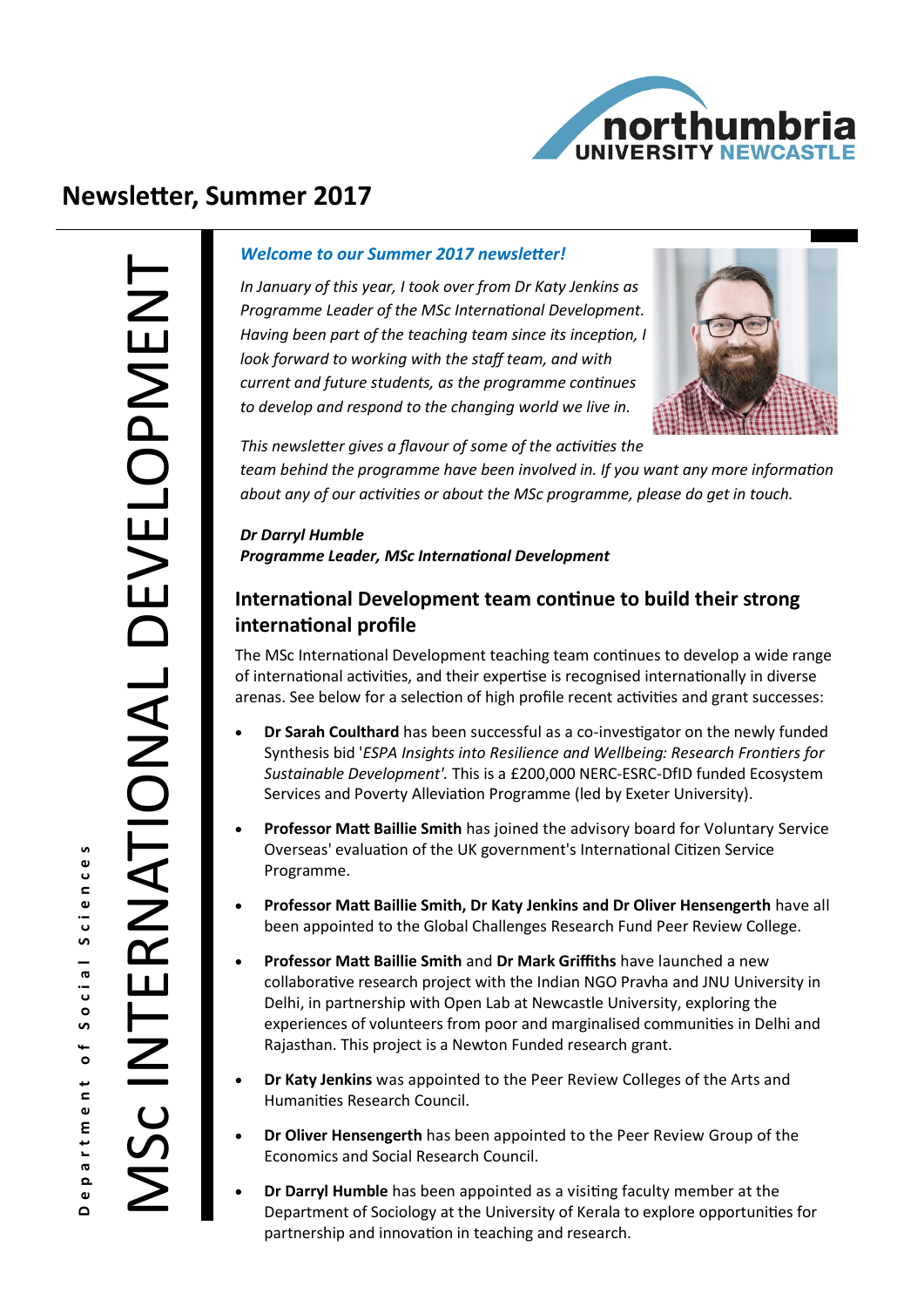## **Programme Highlights**

It's a bumper year for students on the MSc programme, and we are delighted to welcome such a strong and diverse cohort of students, with students from countries including South Africa, Malawi, Nigeria, USA, Bangladesh, Jordan and the UK. This year has seen the roll out of our new improved modules, drawing even more on staff expertise and introducing some fantastic new opportunities for student engagement. The group poster presentations for Contemporary Development Challenges were a real highlight, with all groups developing a workable solution to a real world problem. In addition we've had a range of guest speakers, including Traidcraft and the Swedish Red Cross.

An exciting development this year has been the first run of a placement dissertation with a number of students exploring opportunities to work in partnership with development organisations. This is new for the 2016/2017 academic year, and has enabled new partnerships such as a placement with the International Federation of Red Cross and Red Crescent Societies looking at volunteer innovation in humanitarian crises.

In addition to the taught sessions, a wider group of staff from the department ran a session on 'co-production in the research process'. Staff drew on their own experiences and offered practical insights into the processes, strengths and limitations of conducting research in partnership with public sector and civil society organisations. A key message that came through was 'invest in the relationship, keep communications strong and ... hold your nerve!' The session was followed by an enjoyable staff-student meal.

The remainder of the summer will see current students working towards the completion of their dissertations, as well as taking part in a range of careers enhancement sessions with guest speakers talking about careers in development.

## **Recent Publications**

**Griffiths, M.** (2017) From heterogeneous worlds: western privilege, class and positionality in the South. Area 49 (1) 2-8.

**Griffiths, M.** (2017) Hope in Hebron: the political affects of activism in a strangled city. Antipode 49(3) 617-635.

**Griffiths, M.** & Brown, E. (2017) Embodied experiences in international volunteering: power-body relations and performative ontologies Social & Cultural Geography 18(5) 665-682.

Hensengerth, O. (2017) 'Water Governance in the Mekong Basin: Scalar Tradeoffs, Transnational Norms and Chinese Hydropower Investment'. In Nyiri, P. and Tan, D. (eds.) Chinese Encounters in Southeast Asia How People, Money, and Ideas from China Are Changing a Region. Seattle: University of Washington Press, pp. 174- 191.

**Humble, D.** and Mani, H. (in press) On the front line: working for change in India's civil society. Work, Employment and Society.

**Jenkins, K**. (2017) "Women's Anti-Mining Activism and Development." Oxford Research Encyclopedia of Politics.

**Jenkins, K.** (in press) 'Women Anti-Mining Activists' Narratives of Everyday Resistance in the Andes: Staying put and carrying on in Peru and Ecuador' Gender, Place and Culture

**Mol, H.** (2017). The Politics of Palm Oil Harm: A Green Criminological Perspective. London: Palgrave Macmillan.

**Mol, H.** (2017). Agro-industry expansion through 'Strategic Alliances': The shifting dynamics of palm oil-related dispossession. In Rodríguez Goyes, D., Mol, H., South, N. and Brisman, A. (eds.) Environmental Crime in Latin America: The Theft of Nature and the Poisoning of the Land. London: Palgrave Macmillan.